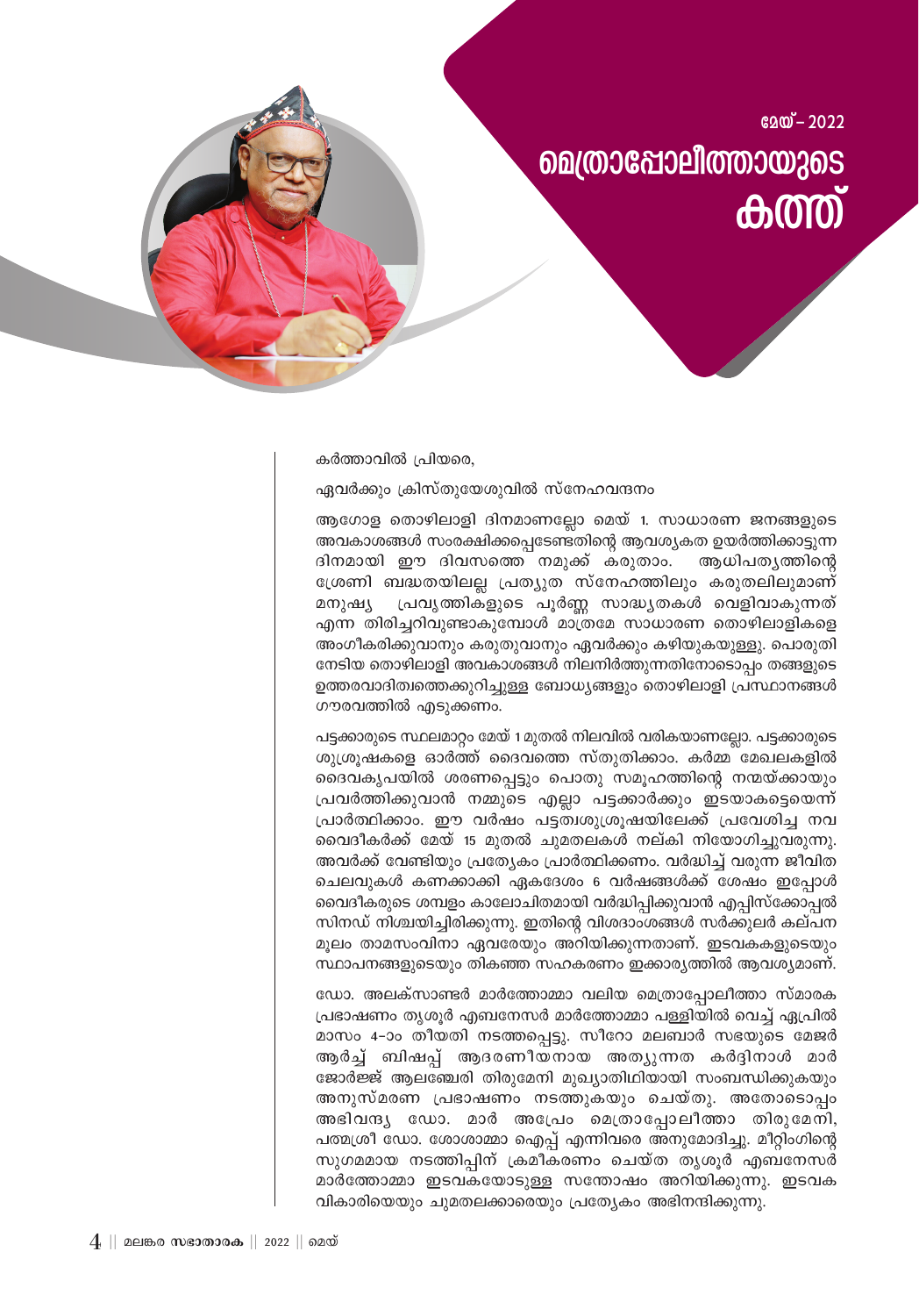സംഭവങ്ങൾ ഏറെ ഉത്ക്കണ്ഠ ഉളവാക്കുന്നവയാണ്. ഇരുപത്തിനാല് മണിക്കൂറുകൾക്കുള്ളിൽ രണ്ട് ജീവ നുകളാണ് അവിടെ പൊലിഞ്ഞത്. ഈ ക്രൂര കൃതൃ ങ്ങളുടെ കാരണങ്ങളെപ്പറ്റി പോലീസും മറ്റു കുറ്റാന്വേ ഷണ സംഘങ്ങളും അന്വേഷിക്കുന്നുണ്ട്. എന്നാൽ പ്രബുദ്ധ സംസ്ഥാനമെന്നു നാം അഭിമാനിക്കുന്ന കേരളത്തിൽ അടിക്കടി ഉണ്ടാകുന്ന ഇത്തരം നീചമായ നരഹത്യകൾ നമ്മെ ഇരുത്തി ചിന്തിപ്പിക്കേണ്ടതാണ്. നമ്മുടെ സമൂഹത്തിൽ സമാധാനം പുലരുവാൻ വ്യക്തി കളായും കൂട്ടങ്ങളായും പ്രാർത്ഥിക്കണം. ഉത്സവങ്ങളും പെരുന്നാളുകളും ഏതു മതസമുഹത്തിലും ഒരുമയു ടെയും സാഹോദര്യത്തിന്റെയും സന്ദേശം നൽകുന്ന ഒന്നാണ്. എന്നാൽ ഇന്നത് മതസമൂഹങ്ങളുടെ ശക്തി പ്രകടനകളായും മതങ്ങളുടെ വൃതിരിക്തസ്വത്വം പ്ര കടിപ്പിക്കുന്ന ഇടങ്ങളായും മാറുന്ന കാഴ്ച ഏറെ സങ്കടകരമാണ്. ഈ അടുത്ത കാലത്ത് ഡൽഹിയിലെ ജഹാൻഗീർപുരി പോലെയുള്ള സ്ഥലങ്ങളിൽ നടന്ന ചില സംഘർഷങ്ങൾ ഗൗരവത്തിൽ എടുക്കേണ്ടവയാണ്. കേന്ദ്ര, സംസ്ഥാന ഗവണ്മെന്റുകൾ ജനസമൂഹങ്ങളെ വിശ്വാസത്തിൽ എടുക്കുകയും അവരിൽ വിശ്വാസം വർദ്ധിക്കത്തക്ക തരത്തിൽ ഭരണഘടന വിഭാവനം ചെയ്യുന്ന നീതിക്രമങ്ങളിലാണ് തങ്ങൾ ആശ്രയിക്കുന്നത് എന്നത് തങ്ങളുടെ പ്ര വൃത്തികളിലുടെ തെളിയിക്കുകയും വേണം. പരസ്പര വിശ്വാസത്തിലും സഹകരണത്തിലും മാത്രമേ വൈവിധ്യങ്ങൾ ഏറെയുള്ള ഇന്ത്യ പോലെയുള്ള ഒരുരാജ്യം നിലനിൽക്കുകയുള്ളൂ എന്ന സത്യം എല്ലാവരും മനസ്സിലാക്കിയിരുന്നുവെങ്കിൽ നന്നായി രുന്നു.

ഭാരതത്തിന്റെ പല അയൽ രാജ്യങ്ങളും പ്രതിസന്ധി ഘട്ടങ്ങളിൽ കൂടെയാണ് കടന്നുപോകുന്നത്. സാമ്പ ത്തിക മാന്ദ്യവും വിലക്കയറ്റവും രൂക്ഷമായ ശ്രീലങ്ക രാഷ്ട്രീയ അനിശ്ചിതാവസ്ഥയിലാണ്. ജനാധിപത്യ ഭരണ സംവിധാനത്തിന് തുടർച്ച നിലനിന്നിരുന്ന ആ രാജ്യത്തുണ്ടായ അരക്ഷിതാവസ്ഥ കൂടുതൽ ഉത്ക്കണ്ഠ ഉളവാക്കുന്നതാണ്. പാക്കിസ്ഥാനും ശക്ത മായ വെല്ലുവിളികൾ ഇന്ന് നേരിടുന്നുണ്ട്. ആ രാജ്യത്ത് ഭരണസുസ്ഥിരത ഉണ്ടാകേണ്ടത് അയൽക്കാരായ ഇന്ത്യക്കാരുടെയും ആവശ്യമാണ്. രാഷ്ട്രീയ അരാജക ത്വങ്ങളുടെ മദ്ധ്യത്തിൽ, ഒരു കൂട്ടം ഭരണാധികാരികൾ അധികാരത്തിൽ വരുന്നു, ഒരു ഹൃസ്വകാലത്തിനിട യിൽ അവർ മാറി മറ്റൊരു കൂട്ടർ വരുന്നു എന്ന നില യാണ് ഇപ്പോഴത്തെ സംവിധാനങ്ങൾ. ഈ രാഷ്ട്രീയ ചൂതാട്ടങ്ങളുടെ മദ്ധ്യത്തിലും ആ രാജ്യത്തെ ജനതയു ടെ ജീവൽ പ്രശ്നങ്ങൾ അവഗണിക്കപ്പെടുന്നു. ജന ങ്ങളോട് പ്രതിബദ്ധതയുള്ള, പൊതുനന്മയ്ക്കുവേണ്ടി പ്രവർത്തിക്കുന്ന, ഭരണസ്ഥിരതയുള്ള ഒരു അധികാര ക്രമം നിലവിൽ വരുവാൻ അവിടങ്ങളിൽ നടക്കുന്ന എല്ലാ ശ്രമങ്ങളെയും ദൈവം അനുഗ്രഹിക്കട്ടെ എന്ന് പ്രാർത്ഥിക്കാം.

ആഫ്രിക്കൻ മെതഡിസ്റ്റ് എപ്പിസ്കോപ്പൽ സഭയുടെ ബിഷപ്പായ വഷ്ഠി മർഫിമക്കെൻസി അമേരിക്കയിലെ

ഏപ്രിൽ മാസം 8 മുതൽ 17 വരെ കുവൈറ്റിലുള്ള 7 ഇടവകകളും സന്ദർശിക്കുന്നതിനും വിശുദ്ധവാര ശുശ്രൂഷകൾക്ക് നേതൃത്വം നല്കുന്നതിനും സാധിച്ചു. അവിടേക്ക് നിയോഗിതരാകുന്ന പട്ടക്കാർക്ക് വിസ ലഭിക്കുന്നതിലുള്ള കാലതാമസം ഒഴിവാക്കുന്നതിനായി അധികാരികളെയും നാഷണൽ ബന്ധപ്പെട്ട ഇവാഞ്ചലിക്കൽ ചർച്ച് ഇൻ കുവൈറ്റിന്റെ (NECK) ചുതമലക്കാരെയും സന്ദർശിക്കുന്നതിനും സഭയുടെ ആവശ്യം അറിയിക്കുന്നതിനും കഴിഞ്ഞു. എത്ര യും വേഗം വിസ ലഭിച്ച് നമ്മുടെ വൈദികർ നിയോഗസ്ഥാനങ്ങളിൽ ചെന്ന്ചേർന്ന് ശുശ്രൂഷകൾ നിർവ്വഹിക്കുവാൻ ഇടയാകട്ടെയെന്ന് പ്രാർത്ഥിക്കുന്നു.

കോവിഡിന്റെ തീവ്രവൃപാനത്തിന് ശമനം വന്നുകൊണ്ടിക്കുന്നു എന്നത് ഏവർക്കും ആശ്വാസകരമാണ്. മഹാമാരി വരുത്തിയ നവ സാമാനൃത ആദ്ധ്യാത്മികരംഗത്തും സമൂലമായ പരിവർത്തനങ്ങൾ വരുത്തി. അതിലൊന്നായിരുന്നു ഓൺലൈൻ ആരാധന. പലകാരണങ്ങളാൽ പള്ളി യിൽ വന്ന് ആരാധിക്കുന്നതിനോ മറ്റ് ആദ്ധ്യാത്മിക കൂട്ടായ്മകളിൽ സംബന്ധിക്കുന്നതിനോ നാളു കളായി സാധിക്കാതിരുന്നവർക്ക് ഇതൊരു പുത്തൻ സാധൃതയാണ് തുറന്ന് നല്കിയത്. എന്നാൽ ഇപ്പോൾ പഴയ രീതികളിലേക്ക് നമ്മുടെ ആരാധനയും കൂട്ടായ്മകളും മാറിക്കൊണ്ടിരിക്കുന്നു. പൊടു ന്നനെ ഓൺലൈൻ സംവിധാനങ്ങൾ അവസാനിപ്പി ക്കരുത്. നിലവിലുള്ള സംവിധാനങ്ങൾ ഉപയോഗിച്ച് വാർദ്ധക്യം ഉൾപ്പടെയുള്ള വിവിധ ശാരീരിക വെല്ലുവിളി അനുഭവിക്കുന്നവരെയും നമ്മുടെ കൂട്ടായ്മയിലുൾപ്പെടുത്തത്തക്കവിധം ലൈവ് സംപ്രേക്ഷണം കഴിവുള്ളിടത്തോളം നല്കുന്നത് അഭികാമൃമാണ്.

വേനൽ മഴയിൽ കേരളത്തിൽ വിവിധ ജില്ലകളുടെ കാർഷിക മേഖലയിൽ വൻ നാശനഷ്ടങ്ങളാണ് ഉണ്ടായിരിക്കുന്നത്. കൊടുങ്കാറ്റിലും വെള്ളക്കെട്ടി ലുമകപ്പെട്ട് കർഷകരുടെ കാർഷിക വിളകൾ നശിച്ചു. കൊയ്യാൻ പാകമായ നെൽച്ചെടികളാണ് പാടശേഖ രങ്ങളിൽ വീണുകിടക്കുന്നത്. മാസങ്ങൾക്ക് മുമ്പ് മടവീണും പാടം കവിഞ്ഞുമുണ്ടായ കൃഷിനാശ ങ്ങൾക്ക് പുറമെയാണ് കർഷകർക്കുള്ള പുതിയ നഷ്ഠം. കാലാവസ്ഥാവൃതിയാനം മൂലം കാലം തെറ്റി പെയ്യുന്ന മഴ കാർഷിക മേഖലയിൽ വലിയ പ്രതി സന്ധിയാണ് സൃഷ്ഠിച്ചിരിക്കുന്നത്. ബാങ്ക് വായ്പയും മറ്റുമെടുത്ത് കൃഷിയിറക്കുന്ന ചെറുകിട കർഷകർ കൃഷി നാശം മൂലം വായ്പ തിരിച്ചടക്കാനാകാതെ കടക്കെണിയിലായിരിക്കുന്നു. നിരണം ഉൾപ്പെടെ യുള്ള സ്ഥലങ്ങളിൽ കർഷകർ ആത്മഹത്യ ചെയ്തത് അധികൃതർ ഗൗരവമായി കാണേണ്ടതാണ്. ഈ പശ്ചാത്തലത്തിൽ കഴിയുമെങ്കിൽ കാർഷിക വായ്പ കൾ എഴുതിതള്ളി കർഷകരെ സഹായിക്കണമെന്ന ആവശ്യവും അധികൃതർ അനുഭാവപൂർവ്വം പരിഗ ണിക്കേണ്ടതാണ്.

പാലക്കാട് ജില്ലയിൽ അടുത്തയിടെ നടന്ന അക്രമ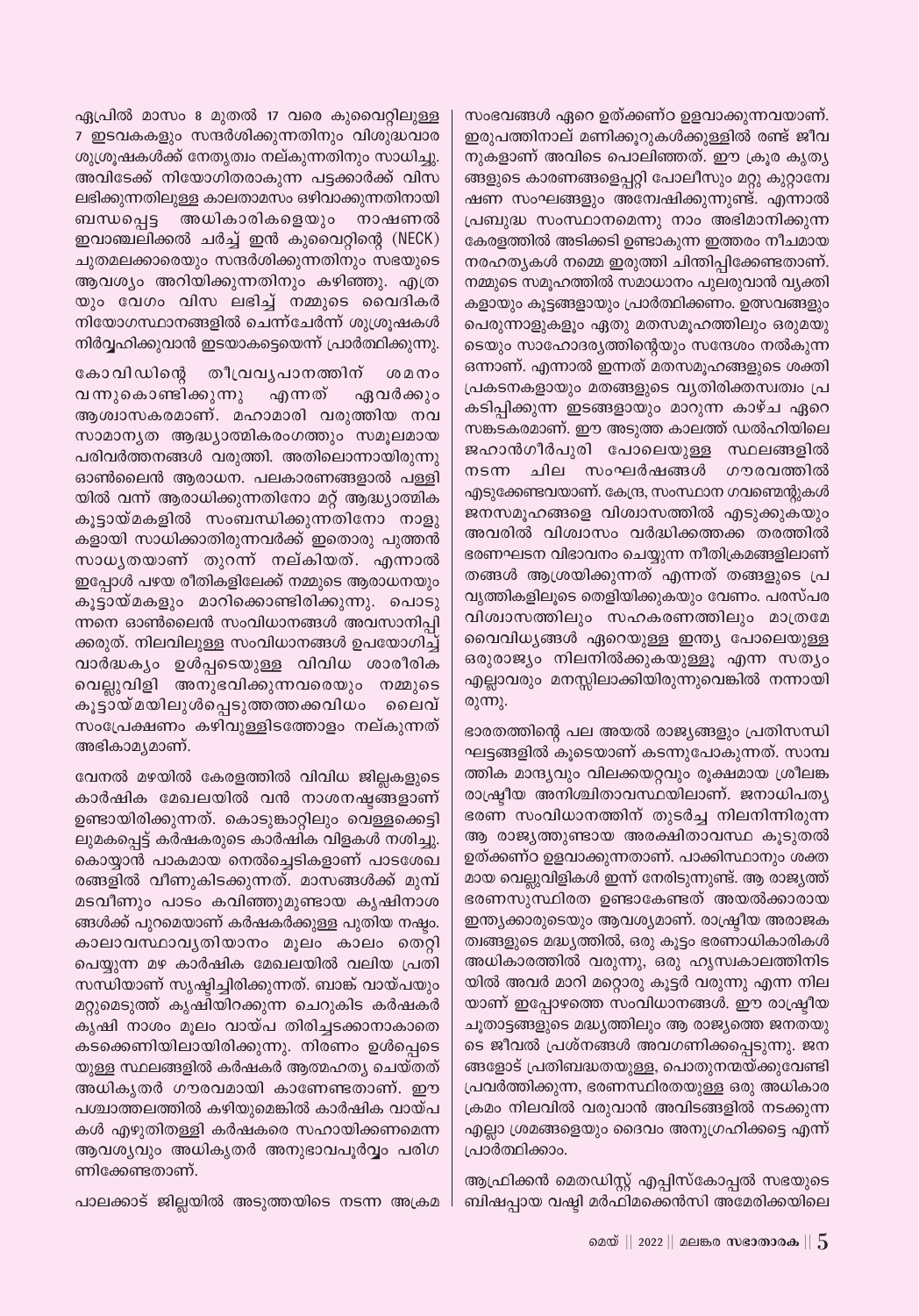സഭകളുടെ ദേശീയ കൗൺസിൽ (NCCCUSA) അദ്ധ്യ ക്ഷയായി തെരഞ്ഞെടുക്കപ്പെടുന്നു എന്നത് ഏറെ സന്തോഷകരമാണ്. ആദ്യമായാണ് ആഫ്രിക്കൻ വംശ ജയായ ഒരു വനിത NCCയുടെ പരമോന്നത സ്ഥാന ത്തേക്ക് തെരഞ്ഞെടുക്കപ്പെടുന്നത്. മാർത്തോമ്മാ സഭ അമേരിക്കൻ NCCയുടെ സജീവ അംഗമാണ് എന്നതും നമ്മുടെ ഡോ. ഐസക്ക് മാർ ഫിലക്സിനോസ് തിരുമേനി NCC ഗവേണിംഗ് ബോർഡ് അംഗമാണ് എന്നതും പ്രത്യേകം പ്രസ്താവ്യമാണ്. ആ രാജ്യത്തി ന്റെയും ലോകത്തിന്റെയും തന്നെ ഒരു നിർണ്ണായക ഘട്ടത്തിൽ സഭൈക്യ പ്രസ്ഥാനത്തിന്റെ സമുന്നത സ്ഥാനത്തേക്ക് വരുന്ന ബിഷപ്പ് മക്കെൻസിക്കു എല്ലാ ഭാവുകങ്ങളും ആശംസിക്കുന്നു.

ആരാധനാ പാരമ്പര്യങ്ങളിൽ ജൂലിയൻ കലണ്ടർ അനുഗമിക്കുന്ന യുക്രൈനിലെ ഓർത്തഡോക്സ് സഭ ഈസ്റ്റർ ആഘോഷിച്ചത് ഏപ്രിൽ 24 ഞായറാഴ്ചയാണ്. ഈസ്റ്റർ പ്രമാണിച്ചു യുദ്ധത്തിന് അവധി കൊടുക്കണമെന്ന് യു. എൻ ജനറൽ സെക്രട്ടറി അന്തോണിയോ ഗുട്ടെറസ് റഷ്യയോട് അഭ്യർത്ഥിച്ചു. കുരിശു വച്ച കുഴിമാടങ്ങളുടെ എണ്ണം ദിനംപ്രതി ഉയരുമ്പോൾ, ഇനി ഒരു വിടുതൽ സാധ്യമോ എന്ന് ജനം സംശയിക്കുമ്പോൾ, ഈസ്റ്ററിന്റെ പ്രസക്തി എന്ത് എന്ന് നാം ചിന്തിച്ചേക്കാം. യുദ്ധത്തിന്റെ പ്രത്യയശാസ്ത്രം വെറുപ്പിന്റേതാണ്. സാമ്പത്തിക, അധികാര താല്പരൃങ്ങളിലാണ് വെറുപ്പിന്റെ അടിത്തറ കെട്ടുപണി ചെയ്തിരിക്കുന്നത്. വംശീയതയുടെയും ദേശീയതയുടെയും പുറന്തോടിൽ വെറുപ്പിന്റെ രാക്ഷ്ട്രീയം പ്രതൃക്ഷപ്പെടുമ്പോൾ അവയെ തിരിച്ചറിയുവാൻ നമുക്ക് സാധിക്കണം. യുദ്ധം സൃഷ്ടിക്കുന്ന പ്രതിസന്ധികൾ എല്ലാ രാജ്യങ്ങളെയും ബാധിക്കുന്നു. പാരസ്പരികതയാണ് ജീവിതം എന്ന സൂചന തന്നെയാണ് ഇവിടെ ദർശിക്കുന്നത്. യുക്രയി നിലെ ജനത ജീവനും മരണത്തിനും ഇടയിലുള്ള പ്രതിസന്ധിയിലാണെങ്കിൽ ജീവന്റെ നിലനിൽപ്പ് അസാധ്യമാക്കുന്ന മറ്റൊരു പ്രതിസന്ധിയിലേക്ക് മറ്റുരാജ്യങ്ങൾ വഴുതിവീഴുന്നു. യുദ്ധത്തിന്റെ പേരിൽ പെട്രോൾ, ഡീസൽ, പാചകവാതകം എന്നിവയുടെ വില വർദ്ധിക്കുമ്പോൾ അത്യാവശ്യവസ്തുക്കളുടെ വിലവർദ്ധനവിൽ ജനം നട്ടം തിരിയുന്നു. ജി. എസ്. റ്റി. വർദ്ധനവിൽ നിന്നും പണപ്പെരുപ്പം സൃഷ്ടിക്കുന്ന പ്ര തിസന്ധിയിൽ നിന്നും കരകയറുക അത്ര എളുപമല്ല. ഇവിടെ സമാധാനത്തിന്റെ വക്താക്കളാകുവാനുള്ള വിളി ദൈവീകവിളിയായി നാം ഏറ്റെടുത്തേ മതിയാകൂ. വ്യതിരിക്തതകൾ ശക്തിപ്രാപിക്കുന്ന സമൂഹത്തിൽ സംവാദങ്ങളുടെ ഇടങ്ങളെ നമുക്ക് സൃഷ്ടിക്കാം. അന്യോന്യമുള്ള തിരിച്ചറിവുകളിലും ഉൾകൊള്ളലുകളിലുമാണ് ലോകത്തിന്റെ നില നിൽപ്പെന്ന സത്യം നാം ഇനിയും മനസ്സിലാക്കിയേ മതിയാകൂ.

കമ്മ്യൂണിയൻ ഓഫ് ചർച്ചസ് ഇൻ ഇന്ത്യയുടെ ജനറൽ അസംബ്ലി മീറ്റിംഗ് ആലുവയിലുള്ള ശാന്തിഗിരിയിൽ വെച്ച് ഏപ്രിൽ മാസം 21 ന് നടന്നു. നമ്മുടെ സഭ ആതിഥ്യം അരുളിയ പ്രസ്തുത മീറ്റിംഗിൽ CCI യുടെ എക്സിക്യൂട്ടീവ് സെക്രട്ടറിയായി ഡോ. പ്രകാശ് പി. തോമസ് തെരെഞ്ഞെടുക്കപ്പെട്ടു. അഭിനന്ദനങ്ങൾ അറിയിക്കുന്നു. സഭകളുടെ ഐക്യകുട്ടായ്മകൾ ആത്മ പരിശോധനയ്ക്കും, പുതുക്കത്തിനും, കൂട്ടായ സാക്ഷ്യത്തിനും വേദിയാകേണ്ടിയിരിക്കുന്നു. ജൈവ ഒന്നാകലിനുമപ്പുറം വൃതൃസ്ത സമൂഹങ്ങളുടെ കൂടിവരവിലൂടെ സാധ്യമാകേണ്ട സാക്ഷ്യത്തിന്റെ സ്വഭാവങ്ങളെക്കുറിച്ചുള്ള ചർച്ചകളും പദ്ധതികളുമാ ണ് ഇനി ആവിഷ്കരിക്കേണ്ടത്.

ഭൗമദിനമായ ഏപ്രിൽ 22 ന് തെള്ളിയുർ കാർഡ് (KVK)യിൽ മാർത്തോമ്മാ സഭയുടെ എക്കോളജിക്കൽ കമ്മീഷന്റെ ആഭിമുഖ്യത്തിൽ 'ഭൂമിക്കായി ഉയിർത്തെഴുന്നേല്ക്കാം' എന്ന പേരിൽ ഒരു സെമിനാർ നടത്തുകയും പരിസ്ഥിതി ദർശന രേഖയും പെരുമാറ്റച്ചട്ടവും പുറത്തിറക്കുകയും ചെയ്തു. പരിസ്ഥിതി-നീതിക്കുതകുന്ന (ecojustice) സമൂഹമായി നാം മാറുമ്പോൾ മാത്രമെ കാലാവസ്ഥാ വ്യതിയാനത്തിന്റെ ദോഷഫലങ്ങളെ ചെറുക്കുവാൻ നമുക്ക് സാധിക്കുകയുള്ളു. മനുഷ്യ നാണ് ഭൂമിയുടെ അവകാശി എന്ന ബോധം മാറണം. എല്ലാ സൃഷ്ടിയിലും അന്തർലീനമായിരിക്കുന്ന നന്മയെ തിരിച്ചറിഞ്ഞ്, കീഴടക്കാനുള്ള പരിശ്രമങ്ങളെ നിരസിക്കണം. ദർശനരേഖയും പെരുമാറ്റച്ചട്ടവും ജീവിത ശൈലിയാക്കി മാറ്റുമ്പോൾ മാത്രമെ വരും തലമുറയ്ക്കും പാർക്കാനുതകുന്ന ഒരു ഇടമായി ഈ ഭൂമിയെ പരിവർത്തിപ്പിക്കുവാൻ സാധിക്കു. നമ്മുടെ എല്ലാ ഇടവകകളും സ്ഥാപനങ്ങളും പരിസ്ഥിതി ന യരേഖ നടപ്പിലാക്കുകയും എല്ലാ സഭാംഗങ്ങളും ഹരിത ജീവിതക്രമം പാലിക്കുവാൻ ശ്രമിക്കുകയും വേണം. എക്കോളജിക്കൽ കമ്മീഷന്റെ പരിശ്രമങ്ങളെ അഭിനന്ദിക്കുന്നു.

നമ്മുടെ നാട് കുട്ടികൾക്കും യുവജനങ്ങൾക്കും തീരെ പഥ്യമല്ലാത്ത ഇടമായി മാറിയിരിക്കുന്നുവോ എന്ന ചോദ്യം പലയിടങ്ങളിൽ നിന്നും ഉയരുന്നുണ്ട്. ഇത് നാമും ചോദിക്കേണ്ട ഗൗരവതരമായ ഒരു ചോദ്യമാണ്. പ്ലസ് ടു കഴിഞ്ഞാൽ ഉപരിപഠന സാധ്യത തേടി അമേരിക്ക, കാനഡ, യു. കെ., ന്യൂസിലാന്റ്, ജർമ്മനി, ആദിയായ രാജ്യങ്ങളിലേക്ക് നമ്മുടെ യുവജനങ്ങൾ ചേക്കേറുകയാണിപ്പോൾ. പലയിടങ്ങളിലും ഒറ്റപ്പെടുന്ന മാതാപിതാക്കളും അടച്ചിട്ട വീടുകളും വർദ്ധിക്കുന്നു. ഇപ്രകാരമുള്ള കുടിയേറ്റങ്ങൾക്ക് പ റയപ്പെടുന്ന കാരണങ്ങൾ പലതാകാം. മുകളിൽ സൂചിപ്പിച്ച രാജ്യങ്ങളുമായി താരതമ്യം ചെയ്യുമ്പോൾ നമ്മുടെ നാട്ടിൽ ജീവിത സൗകര്യങ്ങളും, നിയമ പരമായ സുരക്ഷയും, ജോലി സാധ്യതകളും കുറയുന്നു. അക്രമരാഷ്ട്രീയം, മലീമസമായ പരിസരങ്ങൾ, നിയമത്തെ അട്ടിമറിക്കുന്ന ബാഹ്യ ഇടപെടലുകൾ എന്നിവ ഇളം തലമുറയുടെ മനസ്സ് മടുപ്പിക്കുന്നുണ്ട്. യുവജനങ്ങൾ നാടു വിടുന്നത് ഭാവിയിൽ നമ്മുടെ ദേശത്തിന്റെ ബൗദ്ധിക വരൾച്ചയ്ക്ക് കാരണമാകാം. ഇതിനെ ഗൗരവമായിക്കണ്ട് ആരോഗൃപരമായ